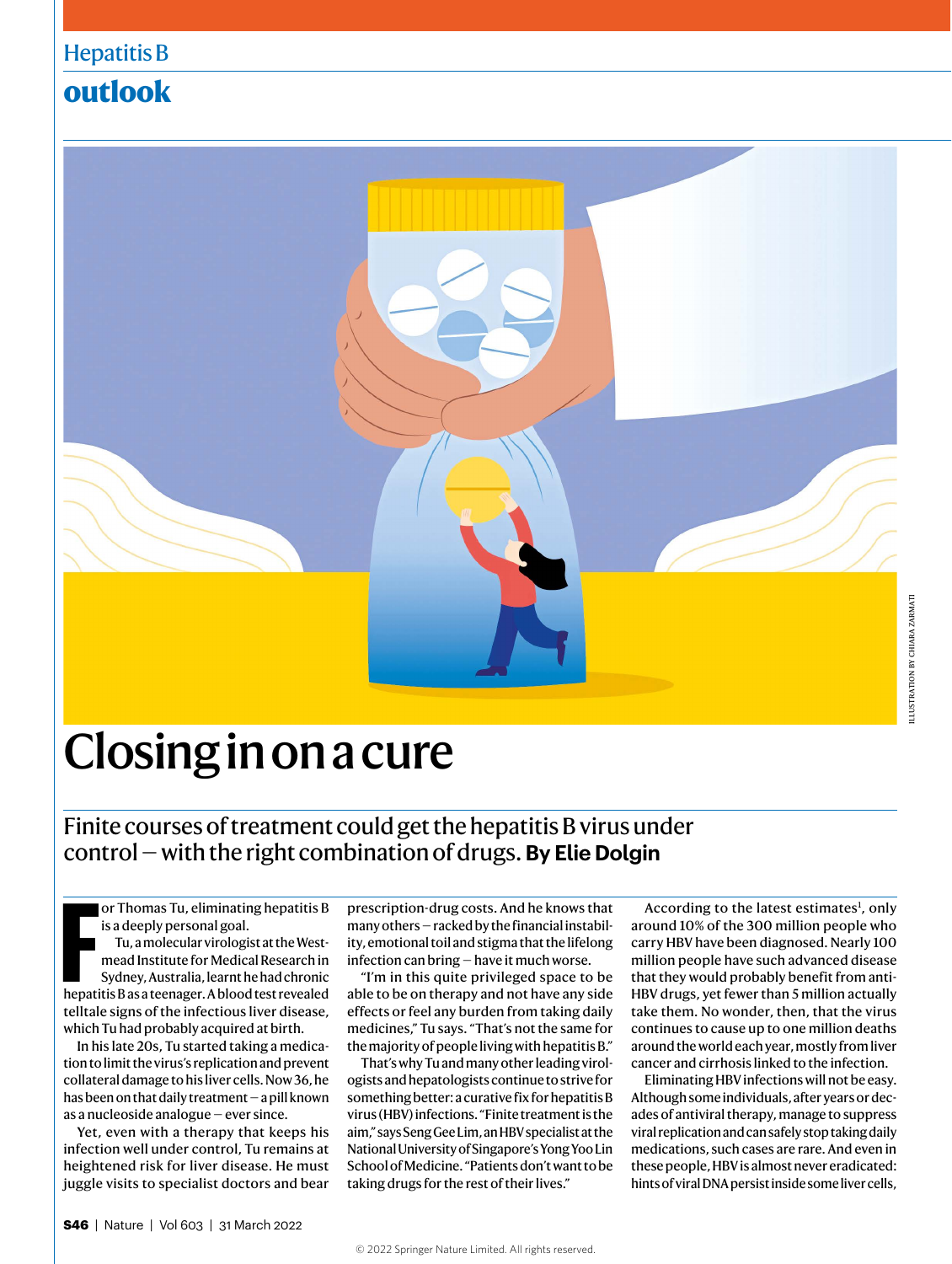although the immune system keeps the virus on a tight leash. Unless they later take some kind of immunosuppressive therapy — for cancer treatment, say, or an organ transplant — the infection is usually held in check.

Achieving that outcome in many more individuals is ultimately the goal of the HBV research community, which hopes to therapeutically quash viral activity so that the immune system, either naturally or with drug-mediated assistance, can handle any residual HBV on its own — even after treatment is halted. It might not be a complete cure, but most scientists think it's good enough.

Drug strategies under consideration take aim at nearly every stage of the HBV life cycle. There are experimental treatments designed to block viral entry into the cell, and others that should prevent the release of viral proteins from infected cells. There are drug candidates directed at viral-particle assembly and replication, and others geared at gumming up expression of viral-protein-encoding genes. Immune-activating agents are in the works, too.

"We are using all our weapons to tackle every single step of the virus," says Man Fung Yuen, a hepatologist at the University of Hong Kong.

No one has pharmacologically induced this level of viral control with any predictability. But thanks to scientific advances over the past decade, it could be only a matter of finding the right combinations of experimental drugs now in clinical testing, says Stephen Locarnini, a medical virologist at the Peter Doherty Institute for Infection and Immunity in Melbourne, Australia. "We're very close," he says. "We might very well see that final goal of functional cure being achieved in the next few years."

#### **'The right moment'**

The push to cure hepatitis B started in earnest around 2014. That's when Fabien Zoulim and other leading HBV scientists began convening scientific workshops centred on developing a cure-focused action plan.

Two years prior, researchers from China's National Institute of Biological Sciences in Beijing had discovered the receptor through which HBV enters human cells<sup>2</sup>, allowing for the creation of new cell lines and mouse models that could be used to study viral replication and discover new drugs. And pharmaceutical companies were bringing curative therapies to market for another liver-infecting pathogen, the hepatitis C virus. Propelled by strong scientific and financial tailwinds, the drug industry was looking for a similar viral threat to go after next.

"It was the right moment to do something more," says Zoulim, a hepatologist and molecular virologist at the University of Lyon, France.

In early 2016, together with Locarnini and

two colleagues, Zoulim put out a call to arms, imploring HBV researchers around the world to unite around this common objective<sup>3</sup>. Key stakeholders came together to devise a strategic agenda4 — and, later that year, the International Coalition to Eliminate HBV (ICE-HBV) was born.

Less than six years on, scientists are well on the way down a path to a cure. Almost 50 therapies are now in clinical trials, and many more will soon follow.

Some scientists feel that mixtures of direct-acting antiviral drugs (which target aspects of HBV gene expression and replication) could do the trick. Others are betting on immune modulators (which enhance host antiviral defences). Most, like Peter Revill, suspect that an amalgam of both approaches will be necessary to knock out HBV. "We're going to need a combination of the virological and the immunological," says Revill, a molecular virologist at the Peter Doherty Institute and an architect of ICE-HBV.

ICE-HBV convened a symposium in September 2021 to explore which drug combinations have mechanisms that make the most sense as cures for hepatitis B. At the event, academics and industry executives discussed many competing theories — including what molecular virologist Stephan Urban at Heidelberg University Hospital in Germany describes as "observations that hint at the possibility" of achieving a cure. But as immunologist Gregory Fanning points out: "It's all about clinical data now."

"We can hypothesize forever," says Fanning, an industry consultant based in Charre, France, who previously worked on HBV drug development at Janssen Pharmaceuticals, headquartered in Beerse, Belgium. "But in the end, you have to see what's happening in the clinic."

#### **New targets**

Most of the proposed combinations for HBV elimination build off a backbone of nucleoside-analogue therapies. The standard of care for hepatitis B for nearly 25 years, these drugs behave like sand in the gears of viral replication whenever HBV attempts to make infectious particles.

To the virus's polymerase enzyme, nucleoside analogues look like any other genetic building block, ready to be incorporated into DNA as required to copy the virus — but they're not. Once the imposter molecule gets into a growing strand of viral DNA, replication grinds to a halt, and viral growth is markedly blunted.

Still, the agents rarely shut down polymerase activity entirely. So it seemed logical for drug developers to target another step in the replication process. Many companies took aim at the mechanism by which the virus packages an intermediate form of its genome inside a

protein shell called a capsid. At least ten pharmaceutical firms now have some kind of capsid assembly modulator (CAM) in human trials.

In combination with nucleoside analogues, capsid-directed therapies "should be able to over time wipe out the infection", says Adam Zlotnick, a structural virologist at the Indiana University Bloomington.

That's the idea, at least. But, on the basis of early trial data, Zlotnick says, this is not happening.

Zlotnick is a scientific co-founder of Assembly Biosciences, a company based in South San Francisco, California, that is focused on developing CAMs. The company evaluated its lead clinical candidate, vebicorvir, in a year-long study — one of the longest to date involving a new anti-HBV agent. The drug, in combination with a nucleoside analogue, initially helped patients to achieve dramatic declines in genetic markers of infection. Yet, when trial participants stopped taking the therapy, levels of viral DNA quickly shot back up.

## **"We might very well see that final goal of functional cure in the next few years ."**

Zlotnick suspects that vebicorvir was not potent enough to fully prevent virus production. He hopes that next-generation CAMs now in early clinical testing might do better. Still, results from the vebicorvir trial have forced him and others to rethink their approach. Antiviral drugs directed at a few crucial proteins might have been able to wipe out hepatitis C. But HBV is a different beast, says John Tavis, a molecular virologist at Saint Louis University School of Medicine in Missouri and the incoming chair of ICE-HBV.

"They're about the same as a peach and a toaster: both are found in a kitchen," Tavis says, "but that's about it." In his view, other therapeutic strategies could be needed to get at the root cause of chronic HBV infections: a special chromosome-like structure known as covalently closed circular DNA, or cccDNA.

These tiny twists of viral DNA — often called minichromosomes — linger in the nucleus of an infected cell, where they pump out the genetic recipes for new infectious viruses. Several research teams have used gene-editing tools, such as CRISPR, to precisely target the cccDNA reservoir in mice<sup>5</sup>, and a few biotechnology companies have expressed interest in the strategy.

But gene-editing technologies are still in their infancy, and fears of causing unwanted mutations in other parts of the genome put